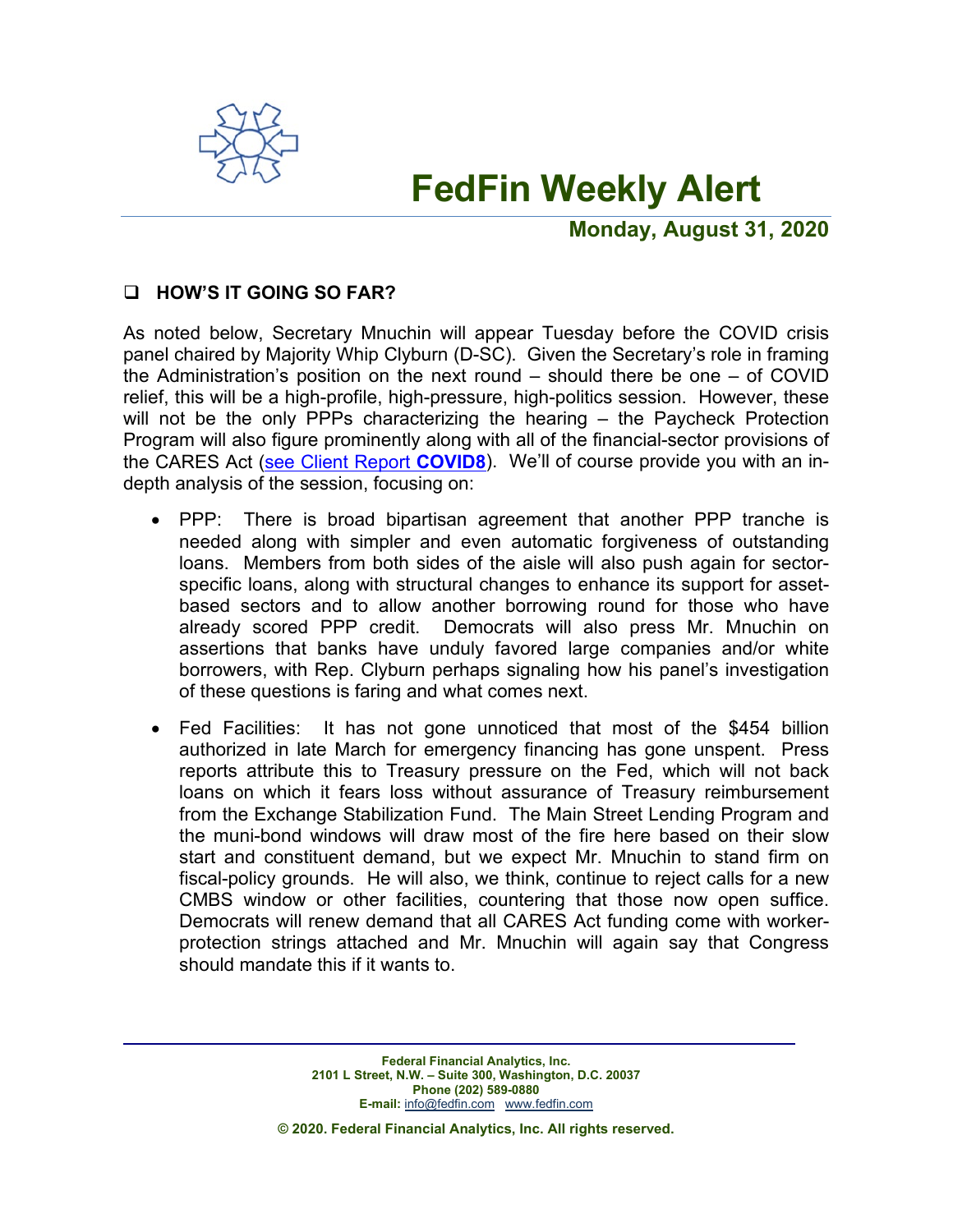- Special Cases: Following its [last meeting,](https://fedfin.com/wp-content/uploads/2020/08/Daily080720.pdf) the CARES Act Congressional Oversight Commission [launched a bipartisan investigation](https://fedfin.com/wp-content/uploads/2020/08/Daily082120.pdf) of YRC Worldwide, demanding answers from Treasury and the Defense Department on how this firm satisfied statutory requirements that its activities rise to those of national interest. This will almost surely come up, as will disputes surrounding airline loans given recent press reports that two major airlines are laying off thousands of workers.
- Much Else: One can never tell where hearings such as this may wander, but it seems likely that Democrats will demand that Mr. Mnuchin support all of the funding in the House-passed relief package and that the Treasury Secretary will not do so. Democrats will also demand that Mr. Mnuchin ensure that any Administration efforts to go around Congress via executive orders do not take funds from programs they now care more than ever about such as federal emergency management. Republicans may take this opportunity to grill Mr. Mnuchin about the federal deficit – another debt ceiling looms – and of course home-town issues will surface on both sides of the aisle and across the ideological divide.

# **Headlines From the Past Week's Daily Briefings**

## **[August 24](https://fedfin.com/wp-content/uploads/2020/08/Daily082420.pdf)**

- **FDIC Proposes Independent Supervisory Appeals -** Reflecting ongoing demands for independent ombudsmen and review processes, the FDIC proposed to replace its Supervision Appeals Review Committee with an independent Office of Supervisory Appeals that has authority to issue material supervisory determinations.
- **Postal Banking Absent from House USPS Bill -** Despite expectations that House Democrats would include postal banking provisions in their emergency legislation to block changes to USPS services, the bill is silent on this financial-sector priority.

## **[August](https://fedfin.com/wp-content/uploads/2020/08/Daily082520.pdf) 25**

- **FSB Suspends G-SII Designations but Advances Resolution Methodology -** Building on its 2011 resolution "attributes" and on an insurance-specific set issued in 2014, the FSB issued a methodology designed to enhance the resolvability of systemic or infrastructure-critical insurance groups.
- **CFPB Opens Credit-Card Lending to a World of Change -** The CFPB released a request for information (RFI) on credit-card lending since the 2009 CARD Act, doing so under the auspices of regulatory-relief law mandating periodic review to ensure that small entities are not unduly harmed by implementing rules.
- **Senate Dems: Financial Rules Must Recognize, Reduce Climate Risk -** The Senate Democratic Special Committee on the Climate Crisis released a wide-ranging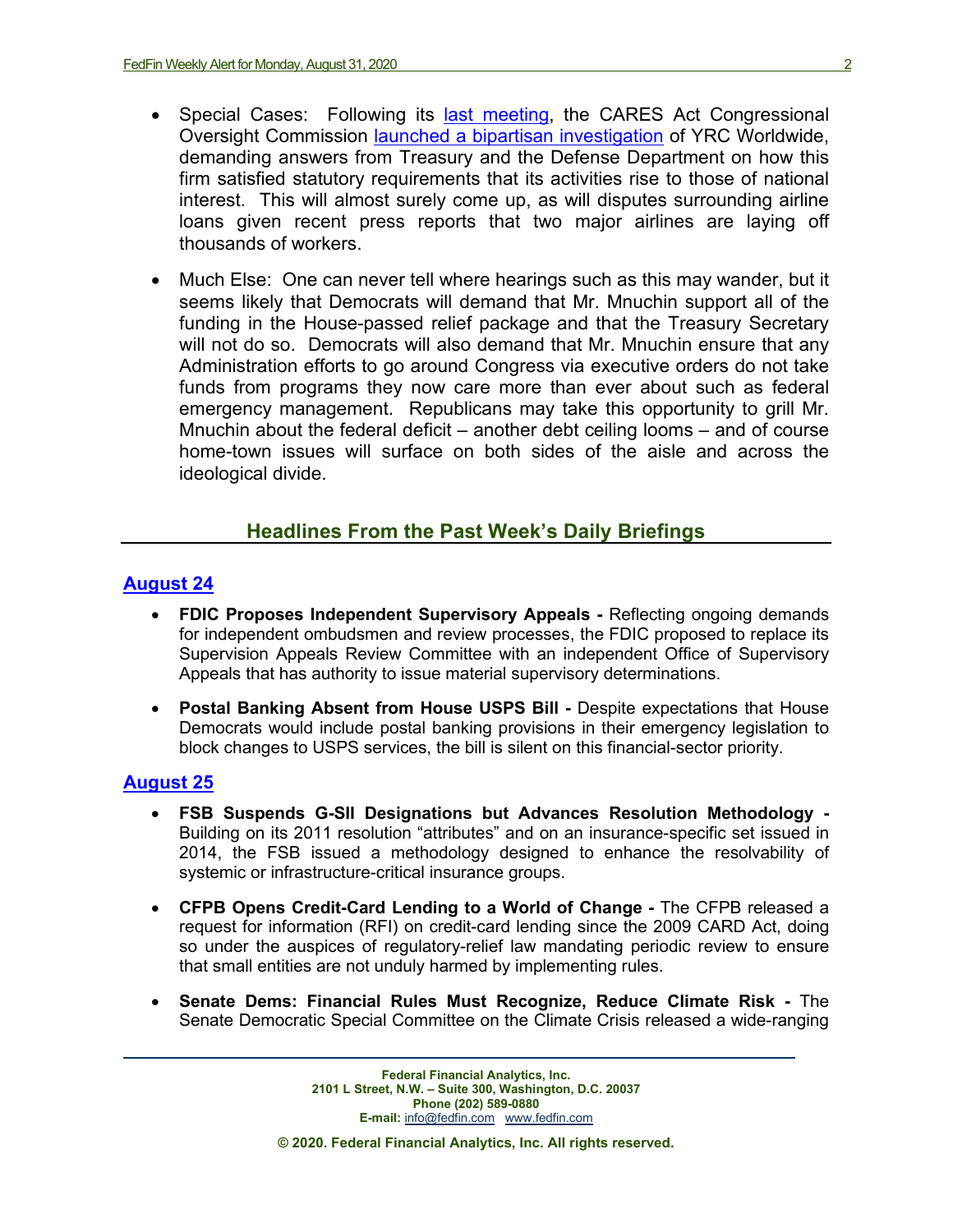report on building a "clean" economy, making several recommendations for federal financial regulators.

• **FHFA Concedes, Refi Fee Delayed -** Following widespread criticism from industry, Congress, and the White House, FHFA directed the GSEs to delay their refi fee until December 1.

### **[August](https://fedfin.com/wp-content/uploads/2020/08/Daily082620.pdf) 26**

- **Waters: Refi-Fee Delay Not Good Enough -** Following FHFA's decision to direct the GSEs to delay their refi fee until December 1, HFSC Chairwoman Waters (D-CA) reiterated her demand that FHFA terminate the fee altogether.
- **CECL, Dividend, CBLR Rules Go Final -** Moving numerous IFRs into final form, the federal banking agencies today finalized a rule giving institutions the option to delay the regulatory capital impacts of CECL transition for two years, followed by a threeyear transition period.

#### **[August](https://fedfin.com/wp-content/uploads/2020/08/Daily082720.pdf) 27**

- **Fed Bends a Bit on Racial-Equity Mandate -** In a Q&A session following his prepared remarks, FRB Chair Powell announced that the Fed will look at various racial groups when considering its employment mandate.
- **Foreclosure Moratorium Lasts Until Year-End -** As expected, FHFA extended its foreclosure and eviction moratoria for GSE-backed mortgages and GSE-owned properties **b** until **December** 21.
- **GOP 2020 Platform Same as 2016 -** Although we planned to continue our analysis of the election with an assessment of the GOP platform, it is in fact the same in substance as the 2016 one.
- **Quantitative Denial Disparity Rates Absent from CFPB's HMDA Review -** The CFPB today provided its analysis of 2019 HMDA data, concluding that denial disparities continue between White and Asian applicants versus Black, Hispanic, and other minority applicants even when controlling for credit score.
- **Calabria: Comment Deadline on Capital NPR is Final -** FHFA Director Calabria rejected Sen. Brown's (D-OH) renewed request that FHFA extend the comment period on its GSE capital proposal from 60 to 120 days.

#### **[August](https://fedfin.com/wp-content/uploads/2020/08/Daily082820.pdf) 28**

• **Crapo Prioritizes SEC Pre-Election Action** - In a letter made public, Senate Banking Chairman Crapo (R-ID) laid out the regulatory initiatives he wants the SEC to prioritize this fall, doubtless pushing SEC Chairman Clayton – whom he praised – to execute key initiatives before the election's outcome might throw them into doubt.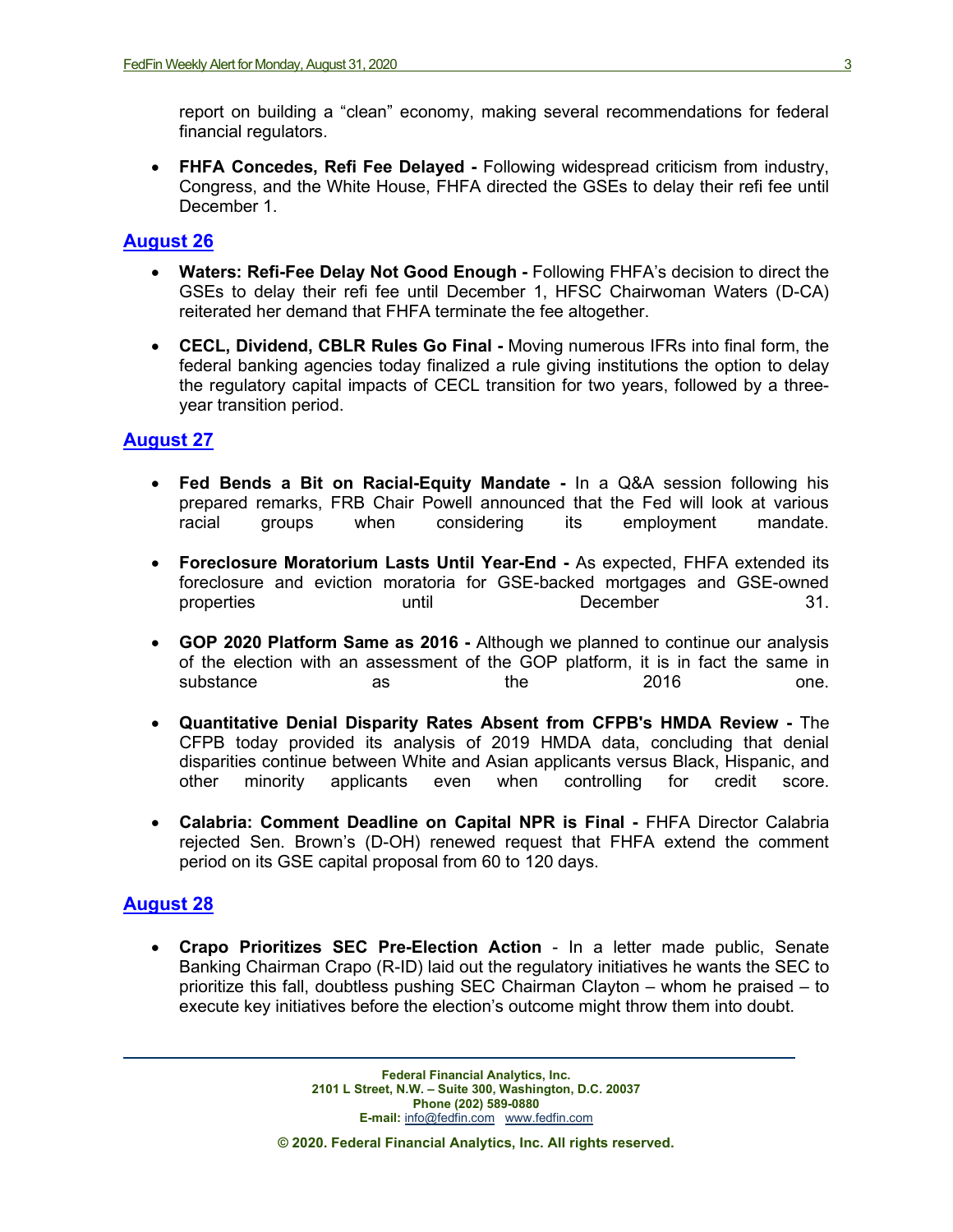### **This Week**

#### **Tuesday, September 1**

House Select Subcommittee on the Coronavirus hearing entitled "Examining the Urgent Need for Additional Economic Relief for Children, Workers, and Families and the Administration's Implementation of Key Stimulus Programs" [1:00 PM, 2154 Rayburn HOB and WebEx] Witnesses: Treasury Secretary Steven Mnuchin

#### **Friday, September 4**

FSB virtual consultation workshop on the evaluation of the effects of too-big-to-fail reforms. Speakers: **Dietrick Domanski**, Secretary General of the FSB; **Claudia M. Buch**, VP, Deutsche Bundesbank and Chair, FSB evaluation working group on effects of TBTF reforms; **Paul Tucker**, Harvard University and Systemic Risk Council; **Alberto Gallo**, Algebris; **Viral Acharya**, NYU Stern School of Business; **Tomo Ishikawa**, Mitsubishi UFJ; **Maria Soledad Martinez Pería**, IMF; and **Thierry Philipponnat**, Finance Watch.

#### **Recent Files Available for Downloading**

The following reports and analyses have been sent to retainer clients recently. Copies are also available to retainer clients on the Archives section of Federal Financial Analytics' website: [www.fedfin.com](http://www.fedfin.com/) or clients may obtain the reports/analyses by e-mailing [requests@fedfin.com](mailto:requests@fedfin.com) giving the requested item name, firm, and e-mail address. To learn more about GSE Activity Reports, click: [http://www.fedfin.com/index.php?option=com\\_content&view=article&id=18&Itemid=18](http://www.fedfin.com/index.php?option=com_content&view=article&id=18&Itemid=18)

- **[MORTGAGE118](https://fedfin.com/wp-content/uploads/2020/08/MORTGAGE118.pdf)**: Despite its pending proposal to overhaul the entire definition of loans eligible for qualified-mortgage (QM) status, the CFPB proposes also to establish an additional class of first-lien, fixed-rate mortgages that are QMs or given a rebuttable presumption of QM status.
- **[GSE-082520:](https://fedfin.com/wp-content/uploads/2020/08/GSE-041818.pdf)** The CFPB's [proposal](https://files.consumerfinance.gov/f/documents/cfpb_proposed-rule_seasoned-qm-loan-definition_2020-08.pdf) to allow QM treatment for certain seasoned mortgages will rewrite a decade's worth of securitized lending if macroeconomic and interest-rate conditions turn favorable.
- **SCE-082020:** A new study from FDIC staff challenges the predictive models on which much mortgage underwriting increasingly depends, discrediting both workhorse predictive models used across the spectrum of consumer credit as well as the MLbased mortgage models that fare still worse as macroeconomic, policy, and borrower conditions change.
- **[GSE-081920:](https://fedfin.com/wp-content/uploads/2020/08/GSE-081920.pdf)** Weighing into the GSE-evolution question with its formidable analytical might, CBO [today assesses](https://www.cbo.gov/system/files/2020-08/56496-GSE.pdf) a likely administrative solution in which the GSEs retain all of their earnings for a limited period of time following which common stock goes